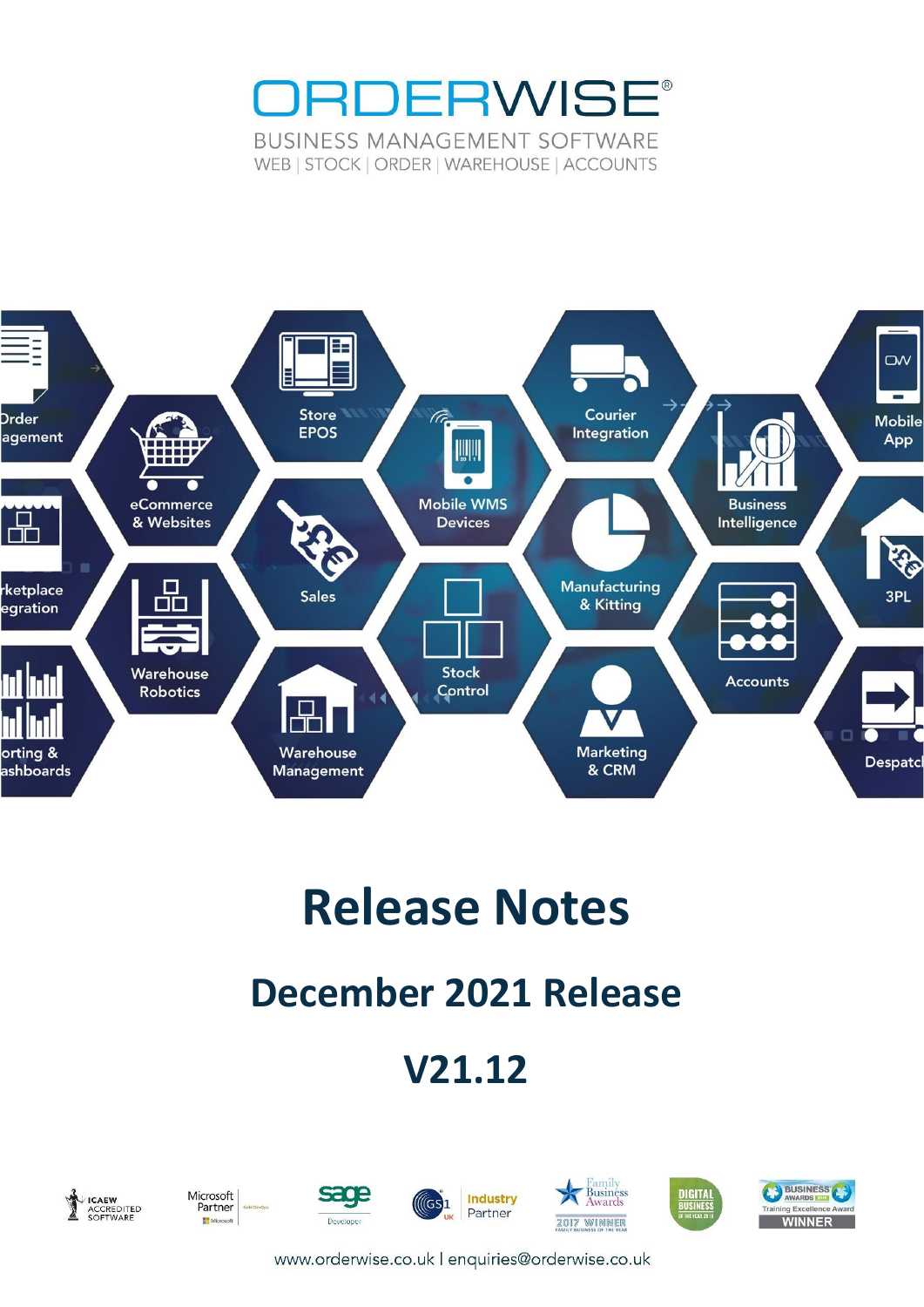



### **Table of Contents**

Wise Software (UK) Ltd, Newton Court, Saxilby Enterprise Park, Skellingthorpe Road, Saxilby, Lincoln, LN1 2LR<br>Tel: **01522 704083 | enquiries@orderwise.co.uk | www.orderwise.co.uk** 



OrderWise 2021 Version 21.12 December 2021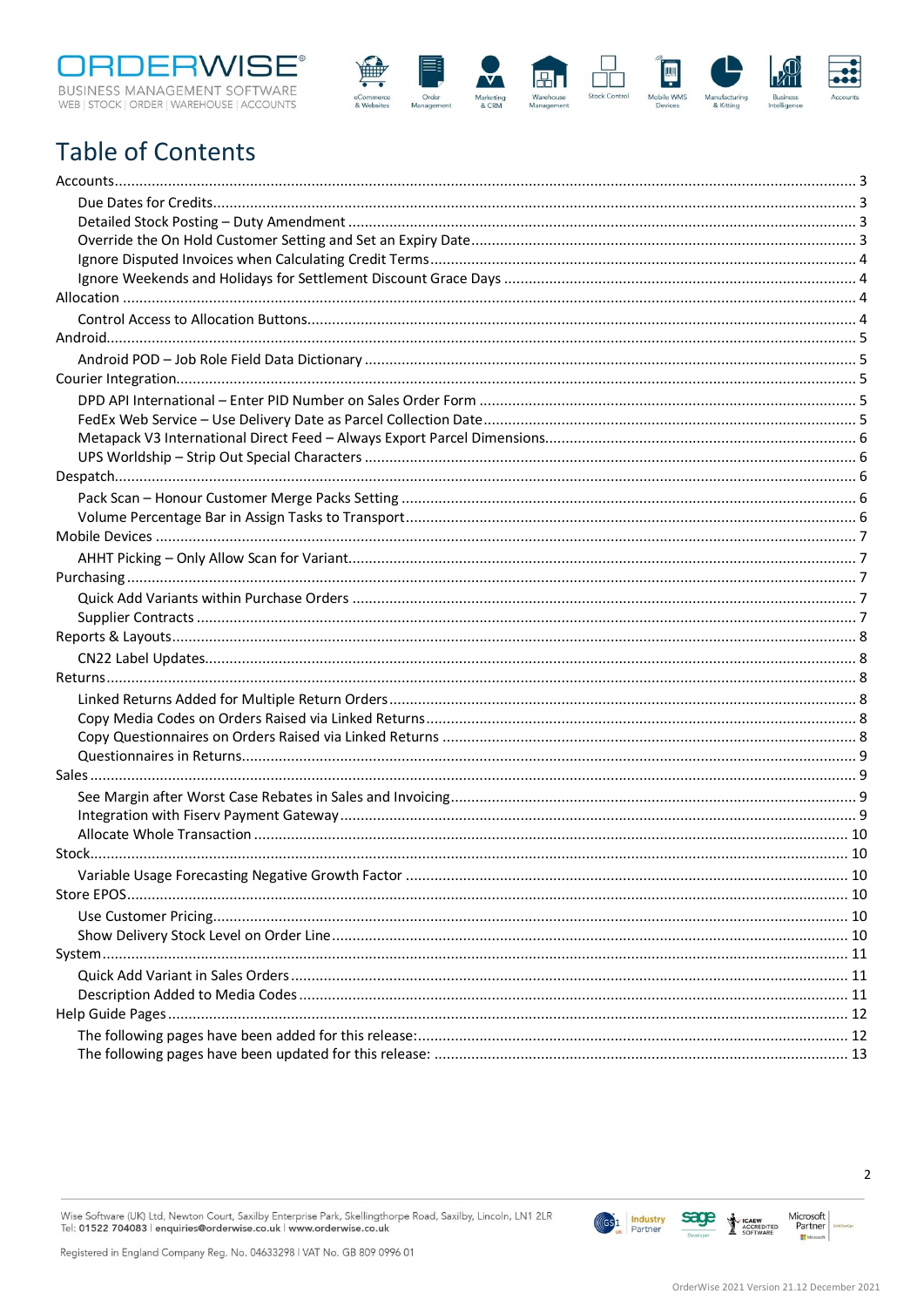



### <span id="page-2-0"></span>Accounts

#### **Due Dates for Credits**

<span id="page-2-3"></span><span id="page-2-2"></span><span id="page-2-1"></span>

| OrderWise Ref:    | 56185                                                                                             |
|-------------------|---------------------------------------------------------------------------------------------------|
| Menu Option:      | System Settings   Accounts   Purchasing                                                           |
|                   | Apply due dates to supplier credits                                                               |
|                   | System Settings   Accounts   Sales   General [tab]                                                |
|                   | Apply due dates to customer credits<br>٠                                                          |
| Status:           | New Development                                                                                   |
| Licensed Feature: | Yes (Accounts)                                                                                    |
| Detail:           | With the above settings enabled, due dates are added for credits. This only occurs when posting   |
|                   | to Accounts.                                                                                      |
|                   | <b>Detailed Stock Posting - Duty Amendment</b>                                                    |
| OrderWise Ref:    | 56549                                                                                             |
| Menu Option:      | Accounts   Journals   Journal History                                                             |
|                   | Accounts   Nominals   Nominal Ledger Activity                                                     |
| Status:           | Enhancement                                                                                       |
| Licensed Feature: | Yes (Accounts, Accounts - Detailed Stock Posting)                                                 |
| Detail:           | Duties are posted per duty, rather than per Variant.                                              |
|                   | <b>Override the On Hold Customer Setting and Set an Expiry Date</b>                               |
| OrderWise Ref:    | 53406                                                                                             |
| Menu Option:      | Sales   Customer List   [Add/Edit]   Credit Details [tab]                                         |
|                   | Prevent customer being placed on hold or over credit terms until<br>$\bullet$                     |
|                   | Sales   Customer List   New Order [button]   Statistics [tab]                                     |
|                   | Do not auto take off hold<br>$\bullet$                                                            |
|                   | System Settings   Customer   General                                                              |
|                   | Consider over credit terms when auto placing on/off hold                                          |
|                   | Consider hold status when auto placing on/off hold<br>٠                                           |
|                   | User Group Settings   Sales   General   General [tab]                                             |
|                   | Allow preventing orders to be automatically taken off hold                                        |
| Status:           | Enhancement                                                                                       |
| Licensed Feature: | No                                                                                                |
| Detail:           | The above System Settings allow you to consider the Customer hold and credit terms statuses,      |
|                   | when auto placing orders on and off hold. The 'Prevent customer being placed on hold or over      |
|                   | credit terms until' Customer setting allows you to override the on hold Customer settings and     |
|                   | specify a date in which you would like this to end. Controlled by the 'Allow preventing orders to |
|                   | be automatically taken off hold' User Group Setting, you can also choose to exclude orders from   |
|                   | being taken off hold by enabling the order 'Do not auto take off hold' setting.                   |

Wise Software (UK) Ltd, Newton Court, Saxilby Enterprise Park, Skellingthorpe Road, Saxilby, Lincoln, LN1 2LR Tel: 01522 704083 | enquiries@orderwise.co.uk | www.orderwise.co.uk

Registered in England Company Reg. No. 04633298 | VAT No. GB 809 0996 01

**Industry**<br>Partner

 $(\mathsf{G}\mathsf{S} \mathsf{1}$ 

sage

↨ **ICAEW**<br>ACCREDITED<br>SOFTWARE Microsoft<br>Partner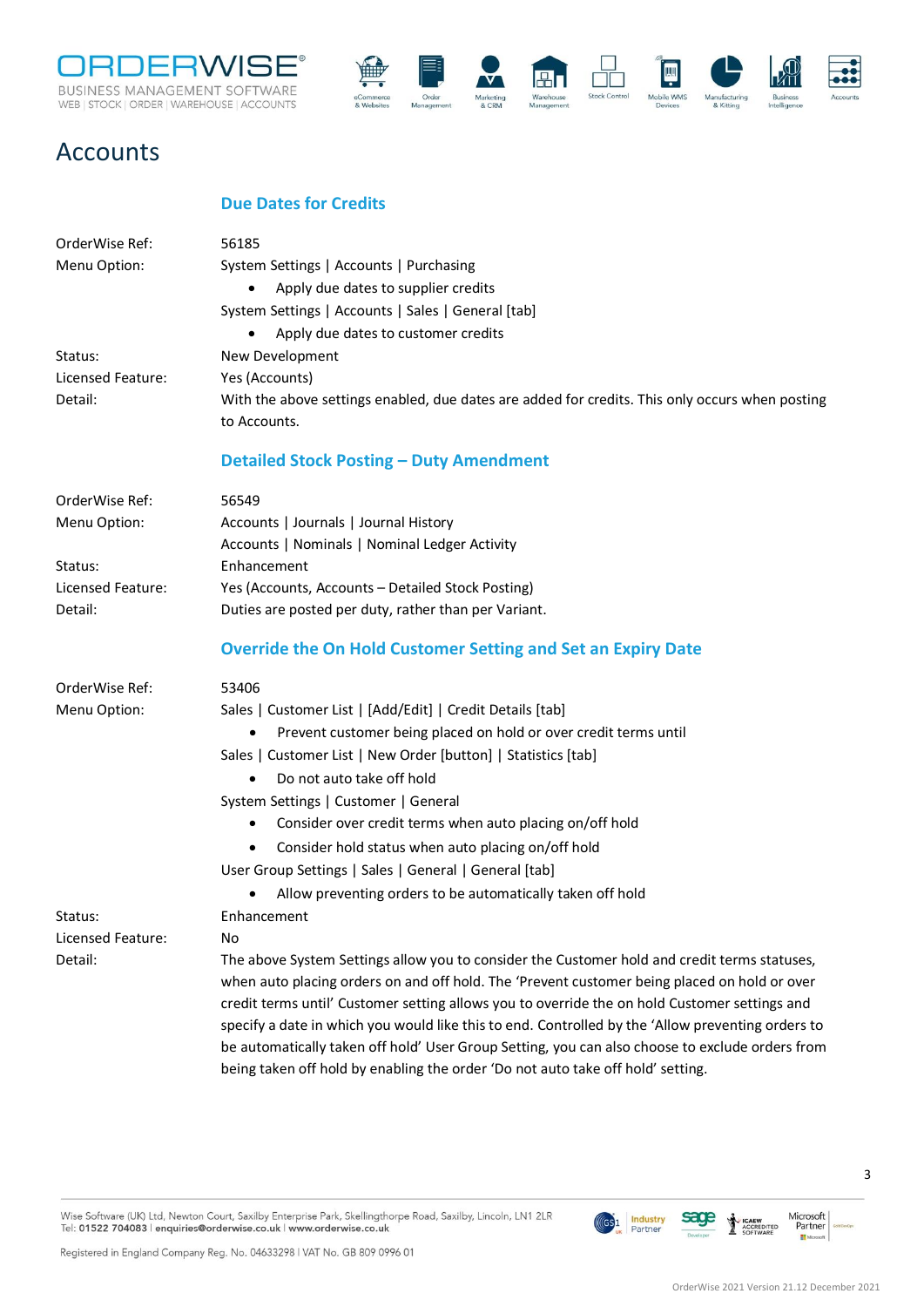



#### **Ignore Disputed Invoices when Calculating Credit Terms**

<span id="page-3-1"></span><span id="page-3-0"></span>

| OrderWise Ref:<br>Menu Option: | 55768<br>Sales   Customer List   [Add/Edit]   Credit Details [tab]   More [tab]                                                                              |
|--------------------------------|--------------------------------------------------------------------------------------------------------------------------------------------------------------|
| Status:                        | Exclude disputed invoices<br>$\bullet$<br>New Development                                                                                                    |
| Licensed Feature:              | Yes (Accounts)                                                                                                                                               |
| Detail:                        | With the above Customer setting enabled, disputed invoices are ignored when calculating whether to<br>automatically place over credit terms.                 |
|                                | Ignore Weekends and Holidays for Settlement Discount Grace Days                                                                                              |
| OrderWise Ref:                 | 53403                                                                                                                                                        |
| Menu Option:                   | System Settings   Accounts   Sales   General [tab]                                                                                                           |
|                                | Exclude weekends in settlement grace period<br>$\bullet$                                                                                                     |
|                                | Exclude holidays in settlement grace period<br>$\bullet$                                                                                                     |
| Status:                        | New Development                                                                                                                                              |
| Licensed Feature:              | Yes (Accounts)                                                                                                                                               |
| Detail:                        | With the above settings enabled, if the settlement discount date lands on a weekend or holiday<br>respectively, the date is changed to the next working day. |

### <span id="page-3-2"></span>Allocation

#### **Control Access to Allocation Buttons**

<span id="page-3-3"></span>

| OrderWise Ref:    | 55179                                                                                                                                                        |
|-------------------|--------------------------------------------------------------------------------------------------------------------------------------------------------------|
| Menu Option:      | User Group Settings   Allocation                                                                                                                             |
|                   | Manually allocate<br>$\bullet$                                                                                                                               |
|                   | Auto allocate<br>$\bullet$                                                                                                                                   |
|                   | Auto deallocate<br>$\bullet$                                                                                                                                 |
|                   | Allocation   Allocate by Variant                                                                                                                             |
|                   | Allocation   Allocate By Order                                                                                                                               |
| Status:           | Enhancement                                                                                                                                                  |
| Licensed Feature: | No                                                                                                                                                           |
| Detail:           | The above User Group Settings control access to the appropriate buttons within the 'Allocate By<br>Variant' and 'Allocate By Order' Allocation module grids. |

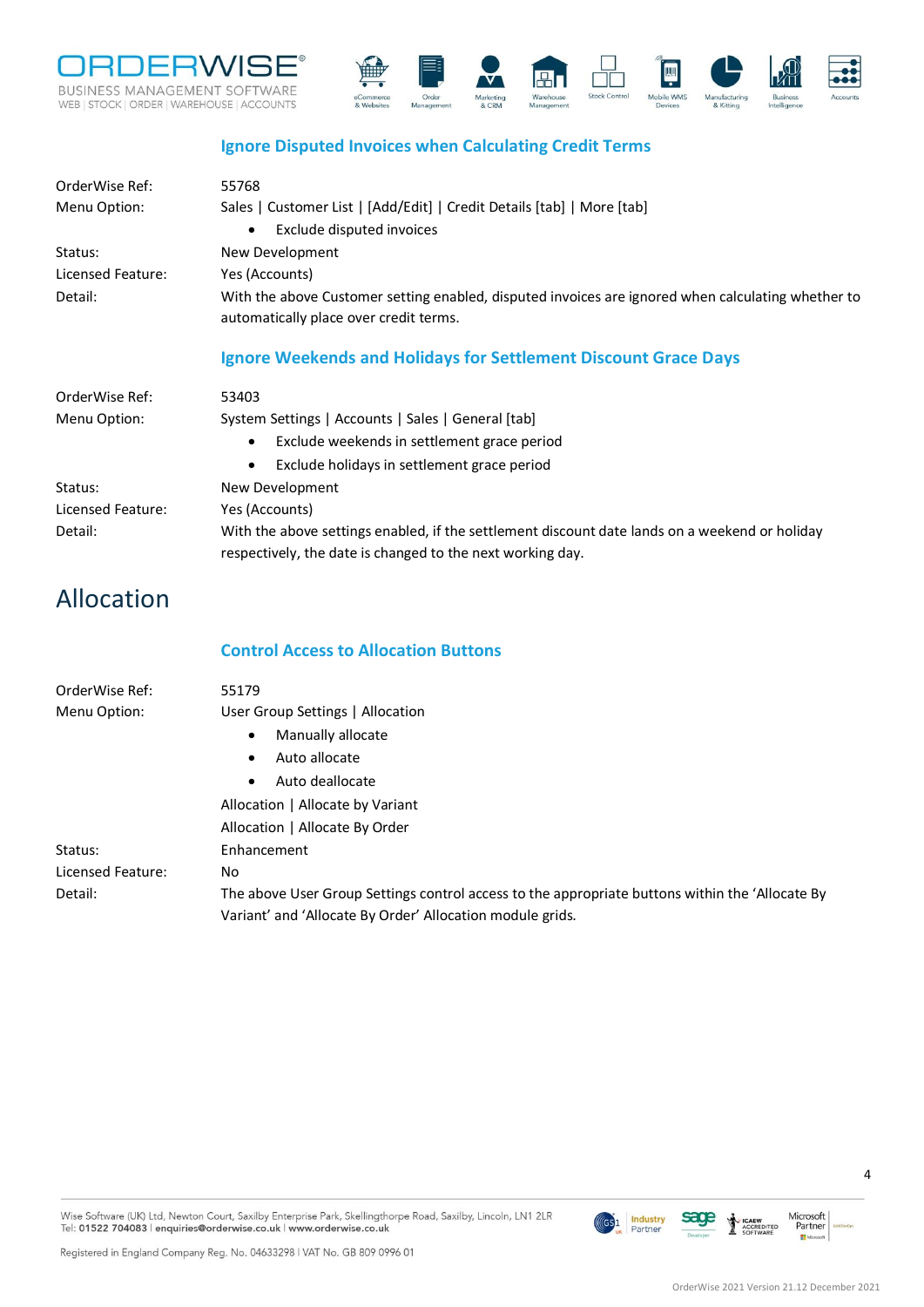



### <span id="page-4-0"></span>Android

#### **Android POD – Job Role Field Data Dictionary**

<span id="page-4-1"></span>

| OrderWise Ref:    | 55595                                                                                                 |
|-------------------|-------------------------------------------------------------------------------------------------------|
| Menu Option:      | System Settings   Despatch   Transport Management                                                     |
|                   | Show job role in POD contact list<br>$\bullet$                                                        |
|                   | Android POD   Customer Contact Info                                                                   |
|                   | Android POD   Customer Info   Customer Contact List                                                   |
| Status:           | Enhancement                                                                                           |
| Licensed Feature: | Yes (POD Devices & Transport Management)                                                              |
| Detail:           | The above System Setting controls whether the Customer Contact Job Role field is appended to the      |
|                   | Contacts' position in the Customer Contact List. When viewing the Customer Contact Info, the          |
|                   | Contacts' Job Role field is listed using the corresponding Data Dictionary value for the field label. |

### <span id="page-4-2"></span>Courier Integration

#### **DPD API International – Enter PID Number on Sales Order Form**

<span id="page-4-4"></span><span id="page-4-3"></span>

| OrderWise Ref:    | 55796                                                                                               |
|-------------------|-----------------------------------------------------------------------------------------------------|
| Menu Option:      | Sales   Customer List   New Order [button]   Delivery Address [tab]                                 |
|                   | PID number<br>$\bullet$                                                                             |
| Status:           | New Development                                                                                     |
| Licensed Feature: | No                                                                                                  |
| Detail:           | The above field initially gets populated by the selected delivery address' PID Number. This may     |
|                   | however be overridden at Sales Order level by the User and will be used by DPD Couriers, in place   |
|                   | of the previously used Customer delivery address PID number. The affected Couriers (which use       |
|                   | the 'Courier - DPD' and 'Courier - DPD Local' Licences respectively), are:                          |
|                   | Advanced - DPD API International Direct Feed<br>$\bullet$                                           |
|                   | Advanced - DPD Local API International Direct Feed                                                  |
|                   | Please note that Orders saved before this field was introduced will need to have the field manually |
|                   | populated.                                                                                          |
|                   | FedEx Web Service - Use Delivery Date as Parcel Collection Date                                     |
| OrderWise Ref:    | 55560                                                                                               |
| Menu Option:      | System   Despatch   Couriers   [Add/Edit]   Courier Integration [tab]   Courier Options [button]    |
|                   | Use delivery date for shipment timestamp<br>$\bullet$                                               |
| Status:           | New Development                                                                                     |
| Licensed Feature: | Yes (Courier - FedEx)                                                                               |
| Detail:           | Enabling the above setting ensures that the 'Ship' form delivery date is used as the shipment       |
|                   | timestamp in the FedEx integration, rather than the current date when shipping occurred. This       |
|                   | gives greater flexibility and ensures that shipment notifications are sent out by FedEx at the      |
|                   | appropriate time.                                                                                   |
|                   |                                                                                                     |

Wise Software (UK) Ltd, Newton Court, Saxilby Enterprise Park, Skellingthorpe Road, Saxilby, Lincoln, LN1 2LR Tel: 01522 704083 | enquiries@orderwise.co.uk | www.orderwise.co.uk

Registered in England Company Reg. No. 04633298 | VAT No. GB 809 0996 01

**ICAEW**<br>ACCREDITED<br>SOFTWARE

**Industry**<br>Partner

 $(GS)1$ 

**sace** 

Microsoft<br>Partner

 $\mathbf{H}^{\mathbf{N}}$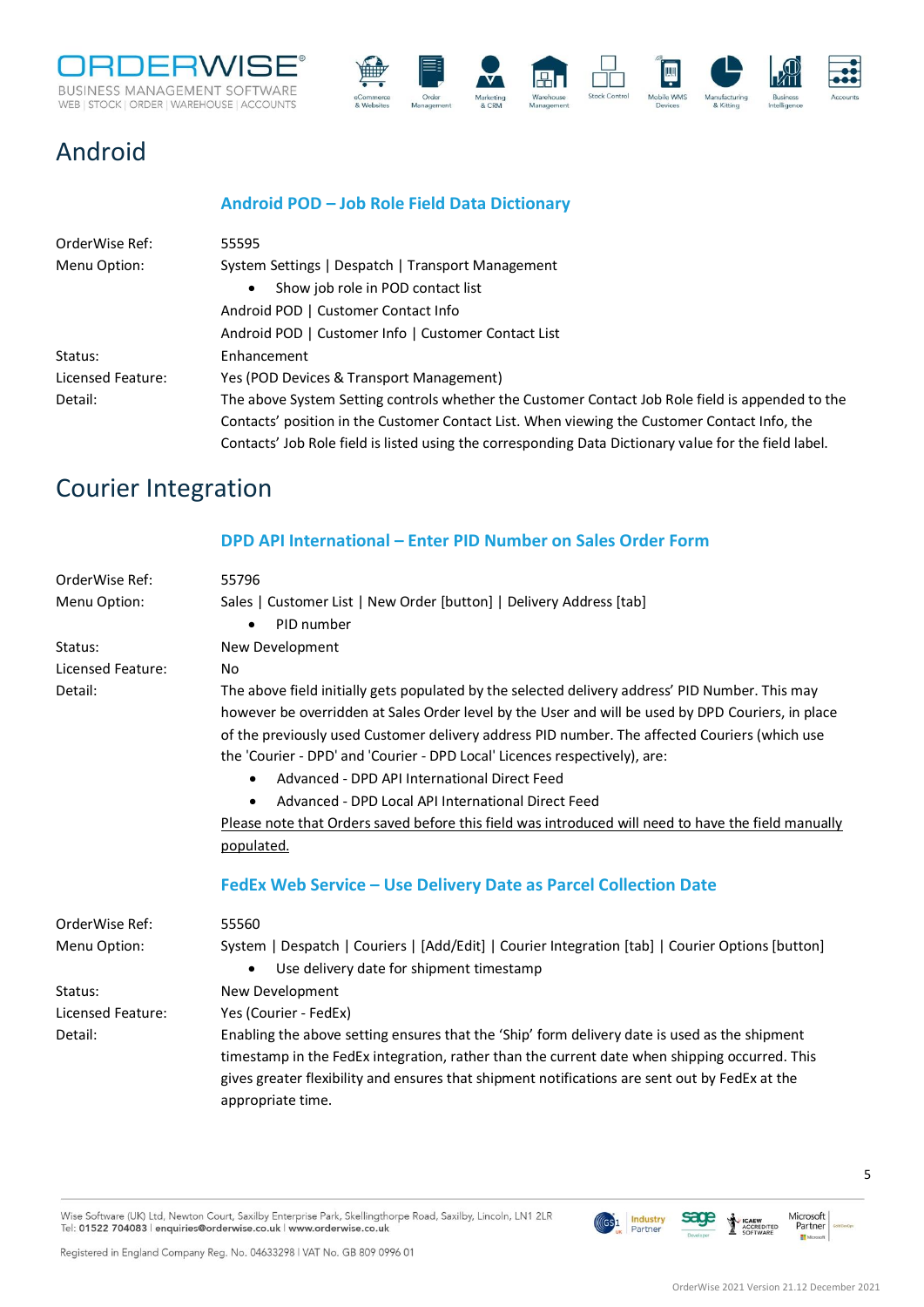



#### **Metapack V3 International Direct Feed – Always Export Parcel Dimensions**

<span id="page-5-0"></span>

| OrderWise Ref:<br>Menu Option: | 55581<br>System   Despatch   Couriers   [Add/Edit]   Courier Integration [tab]   Courier Options [button]                                                                |
|--------------------------------|--------------------------------------------------------------------------------------------------------------------------------------------------------------------------|
|                                | Always export parcel dimensions<br>$\bullet$                                                                                                                             |
| Status:                        | Enhancement                                                                                                                                                              |
| Licensed Feature:              | Yes (Courier - Metapack)                                                                                                                                                 |
| Detail:                        | When using the 'Always export parcel dimensions' Courier Option, the Variant's depth, length<br>and width sent to Metapack each have a minimum value of 0.1 centimetres. |

#### **UPS Worldship – Strip Out Special Characters**

<span id="page-5-1"></span>

| OrderWise Ref:    | 56058                                                                                                  |
|-------------------|--------------------------------------------------------------------------------------------------------|
| Menu Option:      | N/A                                                                                                    |
| Status:           | New Development                                                                                        |
| Licensed Feature: | Yes (Courier - UPS)                                                                                    |
| Detail:           | Special characters are stripped from all fields exported to the Courier, except those in email fields. |
|                   | This applies to:                                                                                       |

- UPS Worldship 2012-2015 International Direct Feed
- UPS Worldship 2012-2015 (Commercial invoices) International Direct Feed

### <span id="page-5-2"></span>Despatch

#### **Pack Scan – Honour Customer Merge Packs Setting**

<span id="page-5-3"></span>

| OrderWise Ref:    | 55577                                                                                            |
|-------------------|--------------------------------------------------------------------------------------------------|
| Menu Option:      | System Settings   Despatch   Packing   Pack Scan [tab]                                           |
|                   | Honour customer merge packs setting<br>$\bullet$                                                 |
| Status:           | Enhancement                                                                                      |
| Licensed Feature: | No.                                                                                              |
| Detail:           | With the above System Setting enabled, the existing 'Merge orders on a pick by delivery address' |
|                   | System Setting is only applied when the Customer also has 'Allow multiple orders to be packed    |
|                   | together' enabled.                                                                               |
|                   | <b>Volume Percentage Bar in Assign Tasks to Transport</b>                                        |
|                   |                                                                                                  |

<span id="page-5-4"></span>

| OrderWise Ref:    | 55744                                                                                             |
|-------------------|---------------------------------------------------------------------------------------------------|
| Menu Option:      | Despatch   Transport Management   Assign Tasks To Transport   Assign Run [button]                 |
| Status:           | Enhancement                                                                                       |
| Licensed Feature: | Yes (Transport Management)                                                                        |
| Detail:           | When assigning a task to a Run, the volume percentage bar allows the User to clearly see how      |
|                   | much space a vehicle has left for additional deliveries, based on the vehicle's 'maximum volume'. |

Wise Software (UK) Ltd, Newton Court, Saxilby Enterprise Park, Skellingthorpe Road, Saxilby, Lincoln, LN1 2LR Tel: 01522 704083 | enquiries@orderwise.co.uk | www.orderwise.co.uk

Registered in England Company Reg. No. 04633298 | VAT No. GB 809 0996 01

ACCREDITED

sage

**Industry**<br>Partner

 $(GS)1$ 

Microsoft<br>Partner

H.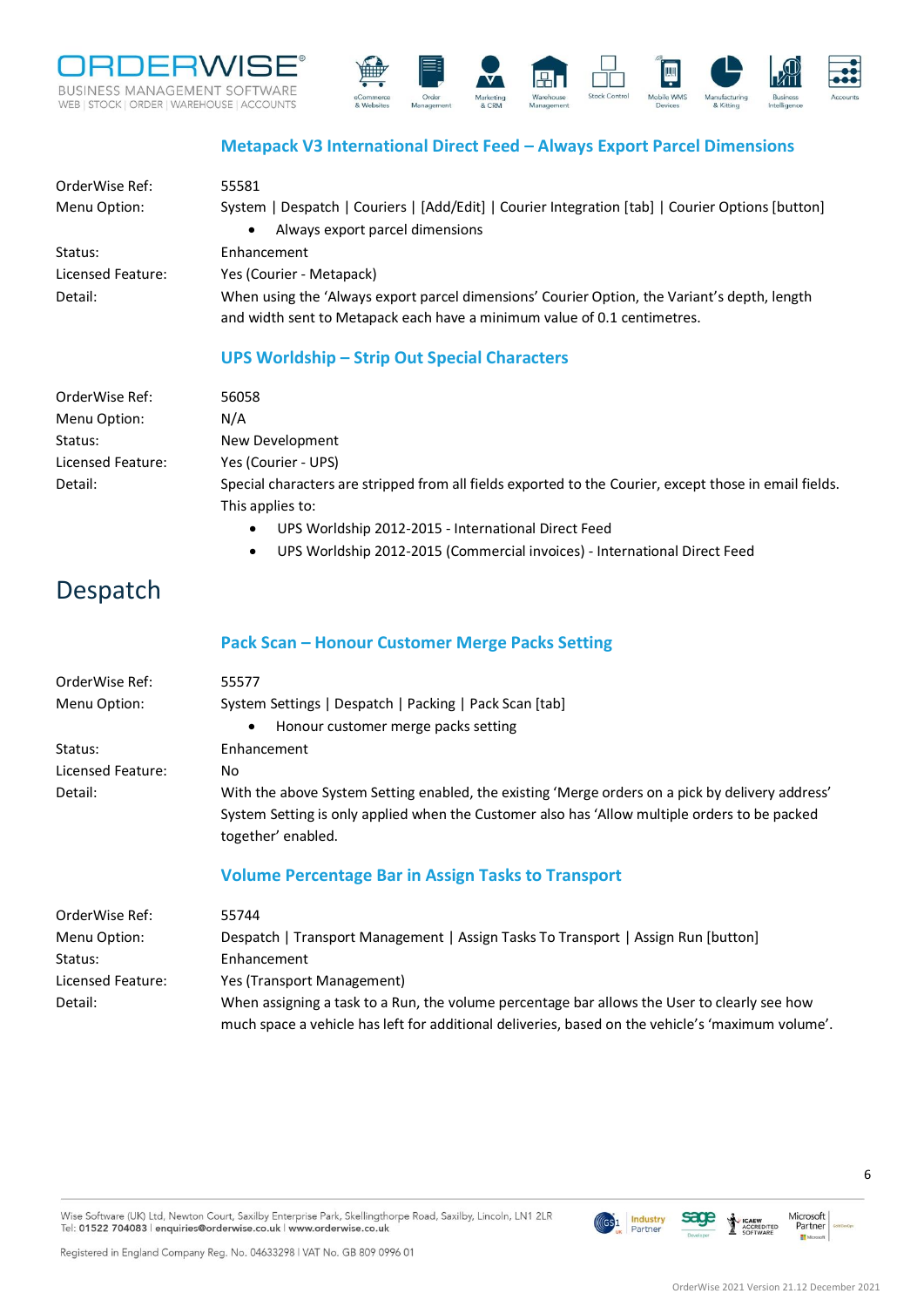



### <span id="page-6-0"></span>Mobile Devices

#### **AHHT Picking – Only Allow Scan for Variant**

<span id="page-6-1"></span>

| OrderWise Ref:    | 55508                                                                                         |
|-------------------|-----------------------------------------------------------------------------------------------|
| Menu Option:      | User Group Settings   Mobile Device   Picking   More [tab]                                    |
|                   | Only allow scan for variant                                                                   |
| Status:           | New Development                                                                               |
| Licensed Feature: | Yes (Mobile Devices - Android/ Mobile Devices - Android 3rd Party)                            |
| Detail:           | With the above User Group Setting enabled, Variants must be scanned in Picking; attempting to |
|                   | manually type in a Variant code/EAN shows a warning.                                          |

### <span id="page-6-2"></span>Purchasing

#### **Quick Add Variants within Purchase Orders**

<span id="page-6-4"></span><span id="page-6-3"></span>

| OrderWise Ref:    | 55734                                                                                                                                                                                                                                                                                                                                                                                       |
|-------------------|---------------------------------------------------------------------------------------------------------------------------------------------------------------------------------------------------------------------------------------------------------------------------------------------------------------------------------------------------------------------------------------------|
| Menu Option:      | User Group Setting   Purchasing   Purchase Orders   General [tab]                                                                                                                                                                                                                                                                                                                           |
|                   | Quick add variant<br>$\bullet$                                                                                                                                                                                                                                                                                                                                                              |
| Status:           | New Development                                                                                                                                                                                                                                                                                                                                                                             |
| Licensed Feature: | No                                                                                                                                                                                                                                                                                                                                                                                          |
| Detail:           | With the above User Group Setting enabled, Users may access the Sales Order's 'Quick add variant'                                                                                                                                                                                                                                                                                           |
|                   | functionality from inside Purchase Orders. This permits new Variants to be created from within                                                                                                                                                                                                                                                                                              |
|                   | Purchase Orders.                                                                                                                                                                                                                                                                                                                                                                            |
|                   | <b>Supplier Contracts</b>                                                                                                                                                                                                                                                                                                                                                                   |
| OrderWise Ref:    | 56183                                                                                                                                                                                                                                                                                                                                                                                       |
| Menu Option:      | System Settings   Supplier                                                                                                                                                                                                                                                                                                                                                                  |
|                   | Use supplier contracts<br>$\bullet$                                                                                                                                                                                                                                                                                                                                                         |
|                   | Purchasing   Supplier Lists   [Add/Edit]                                                                                                                                                                                                                                                                                                                                                    |
|                   | Purchasing   Supplier Lists   New Order [button]                                                                                                                                                                                                                                                                                                                                            |
|                   | Purchasing   Purchasing Reports   To Purchase Report                                                                                                                                                                                                                                                                                                                                        |
| Status:           | New Development                                                                                                                                                                                                                                                                                                                                                                             |
| Licensed Feature: | No                                                                                                                                                                                                                                                                                                                                                                                          |
| Detail:           | Supplier Contracts can be created within a Supplier record when the 'Use supplier contracts'<br>System Setting has been enabled. Variants can be configured against these Supplier Contracts,<br>which can then be displayed within Purchase Orders. Double clicking a Contract within a<br>Purchase Order will update the cost(s) and cost per(s) for the applicable Purchase Order Lines. |
|                   |                                                                                                                                                                                                                                                                                                                                                                                             |



Registered in England Company Reg. No. 04633298 | VAT No. GB 809 0996 01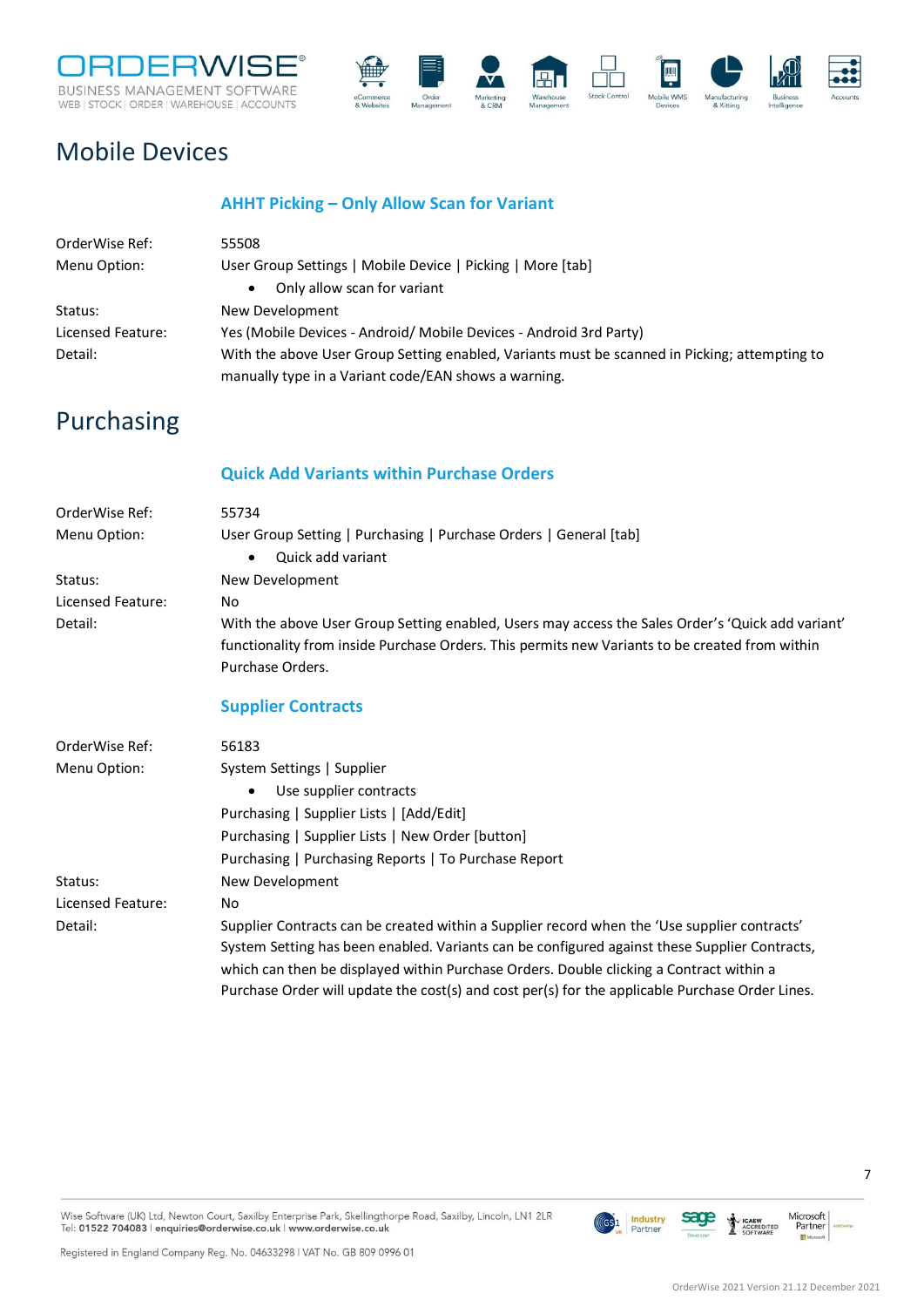



### <span id="page-7-0"></span>Reports & Layouts

#### **CN22 Label Updates**

<span id="page-7-1"></span>

| OrderWise Ref:    | 55385                                                                                          |
|-------------------|------------------------------------------------------------------------------------------------|
| Menu Option:      | System   Reports & Layouts   Layouts                                                           |
|                   | CN22 Label<br>$\bullet$                                                                        |
| Status:           | Enhancement                                                                                    |
| Licensed Feature: | No.                                                                                            |
| Detail:           | The standard OrderWise CN22 Label has been updated to match the latest format from Royal Mail. |

### <span id="page-7-2"></span>Returns

#### **Linked Returns Added for Multiple Return Orders**

<span id="page-7-4"></span><span id="page-7-3"></span>

| OrderWise Ref:    | 56180                                                                                                  |
|-------------------|--------------------------------------------------------------------------------------------------------|
| Menu Option:      | User Group Settings   Returns   Customer Returns                                                       |
|                   | Add/edit multi-linked returns                                                                          |
|                   | Returns   Customer   Returns Customer List   Order History [button]   New Multi-Linked Return [button] |
| Status:           | New Development                                                                                        |
| Licensed Feature: | Yes (Returns)                                                                                          |
| Detail:           | The above User Group Settings allows for the User to select multiple return orders, via the 'New       |
|                   | Multi-Linked Return' button, and groups them together depending on the "Actual action" chosen          |
|                   | by the User. This then follows the same path as regular Linked Returns apart from combining the        |
|                   | "Actual action" reasons together when processing returns.                                              |
|                   | <b>Copy Media Codes on Orders Raised via Linked Returns</b>                                            |
| OrderWise Ref:    | 56060                                                                                                  |
| Menu Option:      | System Settings   Returns   Customer Returns   Advanced [tab]                                          |
|                   | Copy original media code on orders generated from linked returns                                       |
| Status:           | New Development                                                                                        |
| Licensed Feature: | Yes (Returns, Media Codes)                                                                             |
| Detail:           | With the above System Setting enabled, Orders and Credits created from Linked Returns will have        |
|                   | the media code copied from the original order. For Return lines using the "Replace" action, the        |
|                   | media code on the order is copied from the Credit, rather than from the original order.                |
|                   | <b>Copy Questionnaires on Orders Raised via Linked Returns</b>                                         |
| OrderWise Ref:    | 56060                                                                                                  |
| Menu Option:      | System Settings   Returns   Customer Returns   Advanced [tab                                           |
|                   | Copy original line questionnaires on orders generated from linked returns                              |
| Status:           | New Development                                                                                        |
| Licensed Feature: | Yes (Returns, Questionnaires)                                                                          |
| Detail:           | With the above System Setting enabled, Orders and Credits created from Linked Returns will have        |
|                   | questionnaire data copied from the original order Line.                                                |
|                   |                                                                                                        |

<span id="page-7-5"></span>Wise Software (UK) Ltd, Newton Court, Saxilby Enterprise Park, Skellingthorpe Road, Saxilby, Lincoln, LN1 2LR Tel: 01522 704083 | enquiries@orderwise.co.uk | www.orderwise.co.uk

Registered in England Company Reg. No. 04633298 | VAT No. GB 809 0996 01

(GS<sup>1</sup> Industry

sage

Î **ICAEW**<br>ACCREDITED<br>SOFTWARE Microsoft<br>Partner

 $\mathbf{H}^{\mathbf{N}}$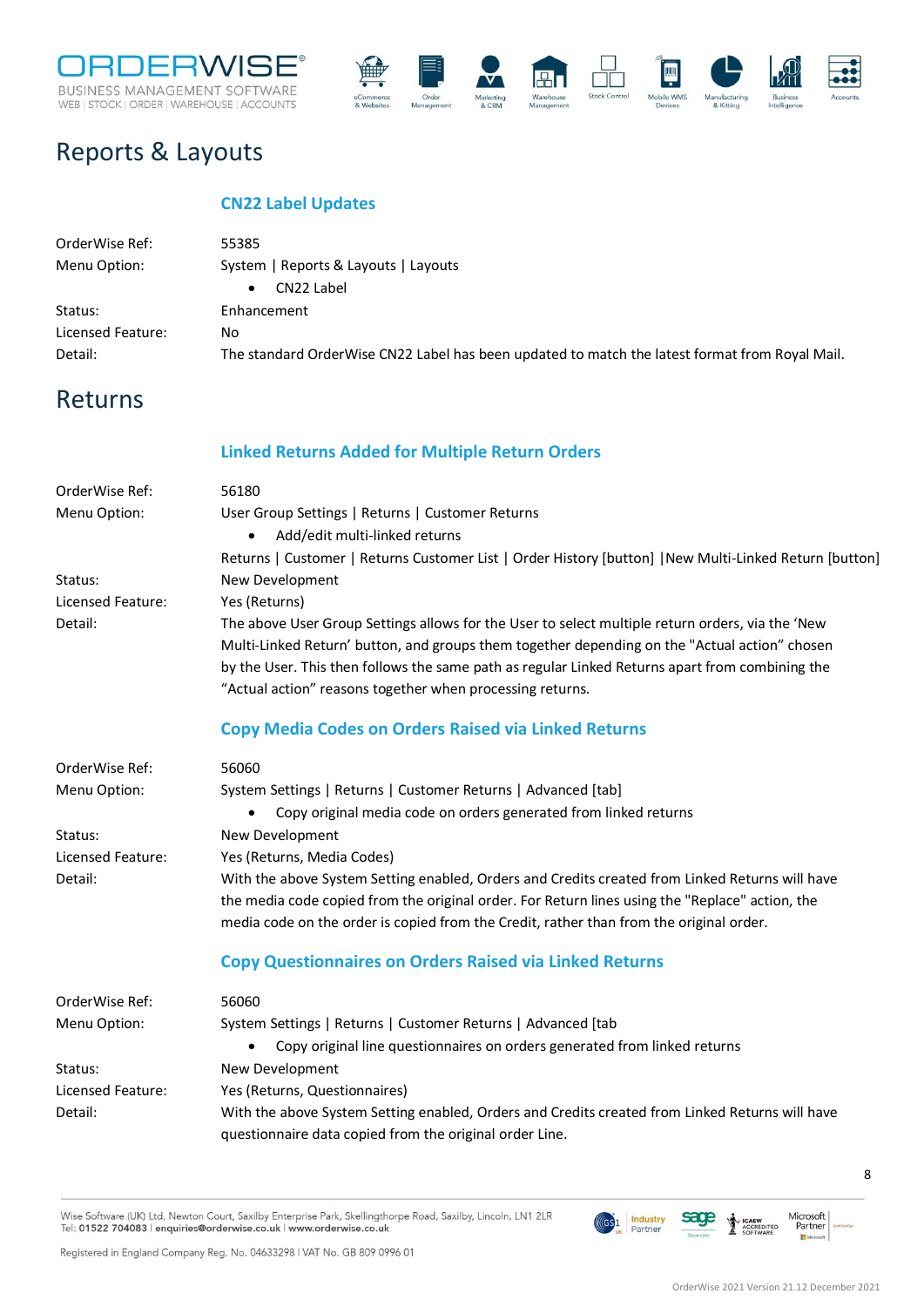



#### **Questionnaires in Returns**

<span id="page-8-0"></span>

| OrderWise Ref:    | 56067                                                                                                   |
|-------------------|---------------------------------------------------------------------------------------------------------|
| Menu Option:      | Stock   Variant List   [Add/Edit]   More [tab]   Questionnaires [tab]   [Add/Edit]   Returns [type]     |
|                   | Returns   Customer   Returns Customer List   New [Linked/Unlinked] Return [buttons]                     |
| Status:           | New Development                                                                                         |
| Licensed Feature: | Yes (Questionnaires, Returns)                                                                           |
| Detail:           | The Customer Returns entry form will require the User to fill out questionnaires when adding a          |
|                   | Variant which has a Returns questionnaire record. Questionnaires filled out against the Returns line    |
|                   | can be viewed using the 'View questionnaires' button on the Return record. If a Returns line with       |
|                   | questionnaire data is split, this will be copied to the new line. Questionnaires will load up just once |
|                   | per Returns order if the 'Only required once per order/return' setting is enabled on the                |
|                   | Questionnaire record.                                                                                   |

### <span id="page-8-1"></span>Sales

#### **See Margin after Worst Case Rebates in Sales and Invoicing**

<span id="page-8-3"></span><span id="page-8-2"></span>

| OrderWise Ref:    | 56187                                                                                         |
|-------------------|-----------------------------------------------------------------------------------------------|
| Menu Option:      | System Settings   Accounts   Rebates                                                          |
|                   | Calculate sales order cost and margin based on rebate amount                                  |
|                   | User Group Settings   Rebates                                                                 |
|                   | Show rebate adjusted cost and margin in sales order entry                                     |
| Status:           | Enhancement                                                                                   |
| Licensed Feature: | Yes (Rebate Management)                                                                       |
| Detail:           | With both the above System Setting and User Group Setting enabled, the User can pull through  |
|                   | columns on the Sales Order and Invoice grids to show post rebate costs and margins. These are |
|                   | calculated by using the highest percentage rebate possible for the selected customer.         |
|                   | <b>Integration with Fiserv Payment Gateway</b>                                                |
| OrderWise Ref:    | 56056 & 56057                                                                                 |
| Menu Option:      | System Settings   Sales   Payment Gateway   Fiserv                                            |
|                   | Sales   Customer List   Take Payment [button]                                                 |
|                   | Sales   Customer List   New Order [button]   Take Payment/Give Refund [buttons]               |
|                   | Accounts   Sales   Sales Ledger   Payments [button]                                           |
|                   | System   Sales Order   Payment Methods   [Add/Edit]   Payment Processors [tab]                |
| Status:           | New Development                                                                               |
| Licensed Feature: | Yes (CCP, CCP Fiserv)                                                                         |
| Detail:           | OrderWise can be integrated with the Fiserv Payment Gateway and can be used to process Sales  |
|                   | Order Internet Payments and Refunds. Details can be overwritten within the Payment Method     |
|                   | this Payment Gateway is configured against.                                                   |

**Industry**<br>Partner

 $(\mathsf{G}\mathsf{S} \mathsf{1}$ 

sage

1 **ICAEW**<br>ACCREDITED<br>SOFTWARE Microsoft<br>Partner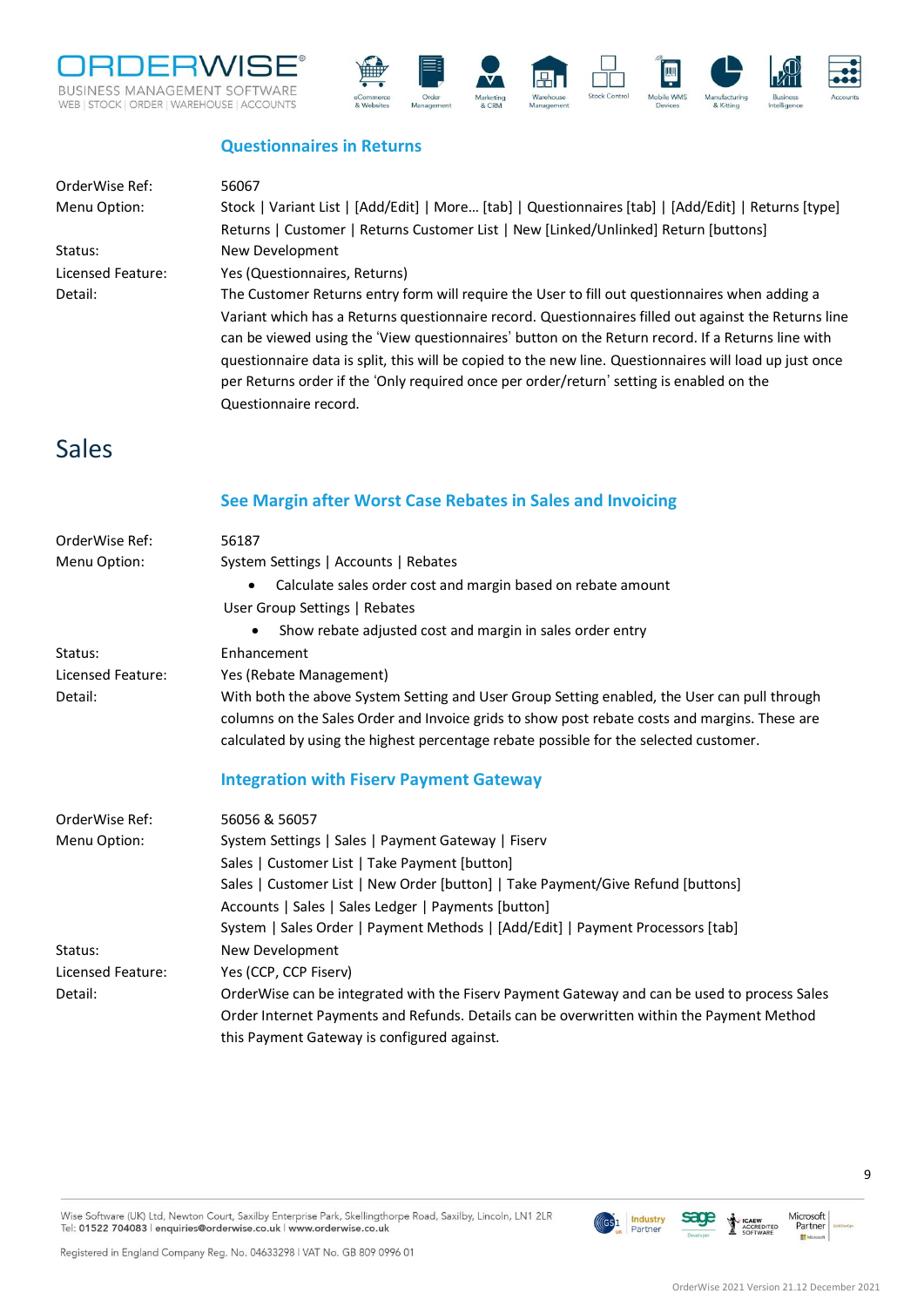



#### **Allocate Whole Transaction**

<span id="page-9-0"></span>

| OrderWise Ref:    | 52993                                                                                                    |
|-------------------|----------------------------------------------------------------------------------------------------------|
| Menu Option:      | System Settings   Global   Product Search   Search [tab]                                                 |
|                   | Select transactions when searching in SO<br>$\bullet$                                                    |
| Status:           | Enhancement                                                                                              |
| Licensed Feature: | No.                                                                                                      |
| Detail:           | With the above System Setting enabled, an "Allocate" column is made available on the Transactions        |
|                   | form. This checkbox can be selected as an alternative to (or alongside) the existing "Typed in" column's |
|                   | guantity field, when allocating transactions to a Sales Order or selecting them via the Product search's |
|                   | transaction selection.                                                                                   |

### <span id="page-9-1"></span>Stock

#### **Variable Usage Forecasting Negative Growth Factor**

<span id="page-9-2"></span>

| OrderWise Ref:    | 55050                                                                                                 |
|-------------------|-------------------------------------------------------------------------------------------------------|
| Menu Option:      | Stock   Variant List   [Add/Edit]   Stock Information [tab]   [Add/Edit]                              |
|                   | Use a growth factor of X % when calculating variable usage forecast<br>$\bullet$                      |
| Status:           | Enhancement                                                                                           |
| Licensed Feature: | No.                                                                                                   |
| Detail:           | When using the "Variable Usage" Forecasting method, the Growth Factor can be set to -100 or 99999.99. |
|                   |                                                                                                       |

### <span id="page-9-3"></span>Store EPOS

#### **Use Customer Pricing**

<span id="page-9-5"></span><span id="page-9-4"></span>

| OrderWise Ref:    | 55692                                                                                                                                                                                                                                                  |
|-------------------|--------------------------------------------------------------------------------------------------------------------------------------------------------------------------------------------------------------------------------------------------------|
| Menu Option:      | System   Store EPOS   Stores   [Add/Edit]   Settings [tab]                                                                                                                                                                                             |
|                   | Always use default customer pricing<br>$\bullet$                                                                                                                                                                                                       |
| Status:           | Enhancement                                                                                                                                                                                                                                            |
| Licensed Feature: | Yes (Stores, Store Tills, Store Management)                                                                                                                                                                                                            |
| Detail:           | Enabled by the above setting against a Store, the default Customer record can be used for pricing<br>purposes. Considering things like the Customer's price list, discount structure, multisaver discount<br>group and tax rate.                       |
|                   | <b>Show Delivery Stock Level on Order Line</b>                                                                                                                                                                                                         |
| OrderWise Ref:    | 55588                                                                                                                                                                                                                                                  |
| Menu Option:      | System Settings   Store EPOS   General [tab]                                                                                                                                                                                                           |
|                   | Show delivery stock level on order line<br>$\bullet$                                                                                                                                                                                                   |
| Status:           | New Development                                                                                                                                                                                                                                        |
| Licensed Feature: | Yes (Store, Store Tills and Store Management)                                                                                                                                                                                                          |
| Detail:           | With the above System Setting enabled, the User can check the available stock ready for delivery<br>via the Store EPOS 'Toggle Delivery' button which tells the User if they have enough stock or not<br>through using either red or green highlights. |

Wise Software (UK) Ltd, Newton Court, Saxilby Enterprise Park, Skellingthorpe Road, Saxilby, Lincoln, LN1 2LR Tel: 01522 704083 | enquiries@orderwise.co.uk | www.orderwise.co.uk

Registered in England Company Reg. No. 04633298 | VAT No. GB 809 0996 01

**ICAEW**<br>ACCREDITED<br>SOFTWARE

**Industry**<br>Partner

 $(GS)1$ 

sage

Microsoft<br>Partner

H.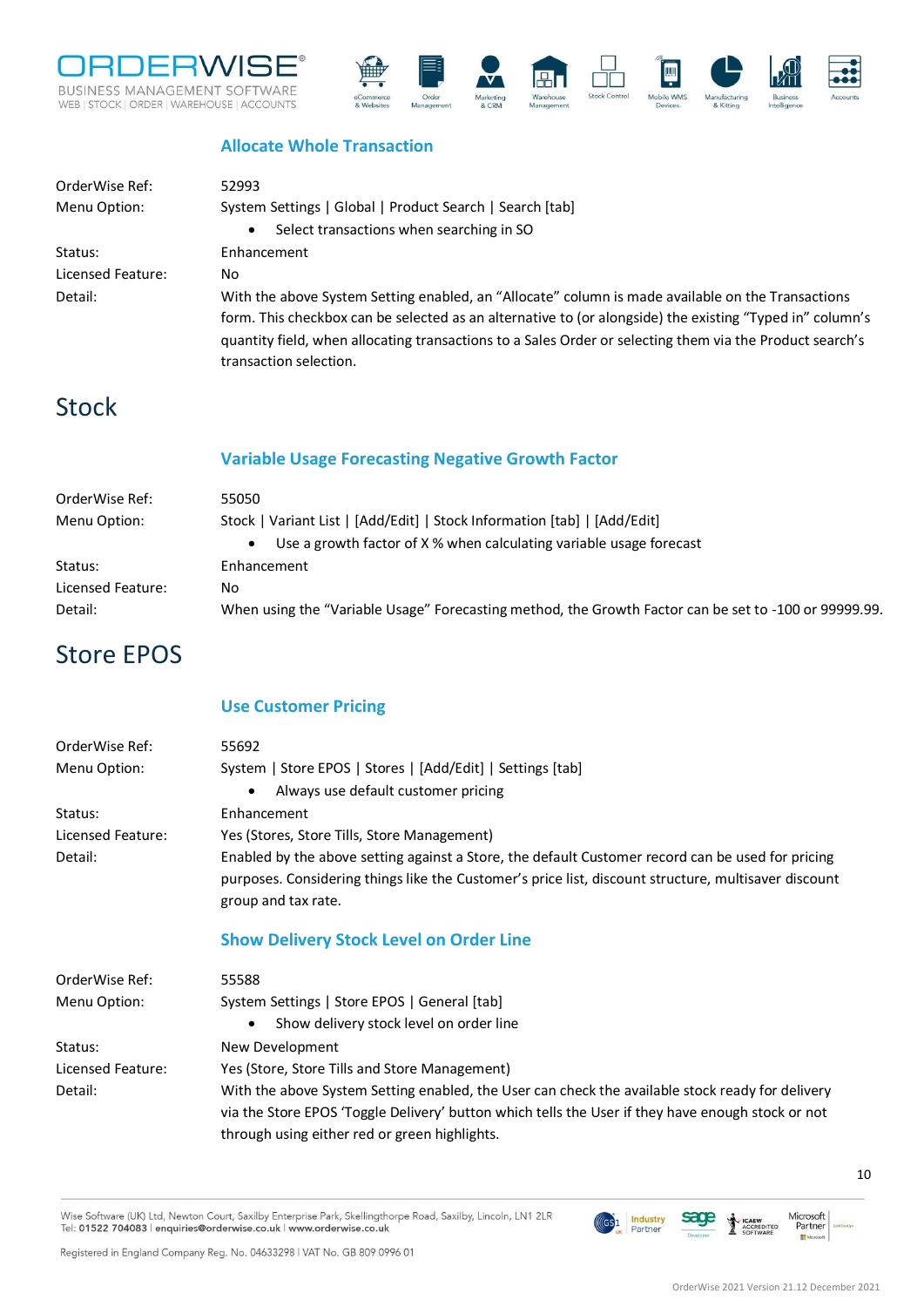



### <span id="page-10-0"></span>System

#### **Quick Add Variant in Sales Orders**

<span id="page-10-2"></span><span id="page-10-1"></span>

| OrderWise Ref:    | 56184                                                                                               |
|-------------------|-----------------------------------------------------------------------------------------------------|
| Menu Option:      | User Group Settings   Stock   General [tab]                                                         |
|                   | Quick add variant<br>$\bullet$                                                                      |
|                   | Sales   Customer List   New Order [button]                                                          |
| Status:           | Enhancement                                                                                         |
| Licensed Feature: | No                                                                                                  |
| Detail:           | The 'Quick add variant' User Group Setting controls access to the 'Quick add' button within a Sales |
|                   | Order, even when the 'Add Variant' User Group Setting is disabled.                                  |
|                   | <b>Description Added to Media Codes</b>                                                             |
| OrderWise Ref:    | 55761                                                                                               |
| Menu Option:      | System   Media Codes   Media Codes   [Add/Edit]                                                     |
|                   | Sales   Customer List   New Order [button]   Order Details [tab]                                    |
|                   | Media Code<br>$\bullet$                                                                             |
| Status:           | Enhancement                                                                                         |
| Licensed Feature: | Yes (Media Codes)                                                                                   |
| Detail:           | The 'Description' field has been added to Media Codes. This can be brought through into the Sales   |
|                   | Order Entry Media Code grid when searching.                                                         |

Registered in England Company Reg. No. 04633298 | VAT No. GB 809 0996 01



OrderWise 2021 Version 21.12 December 2021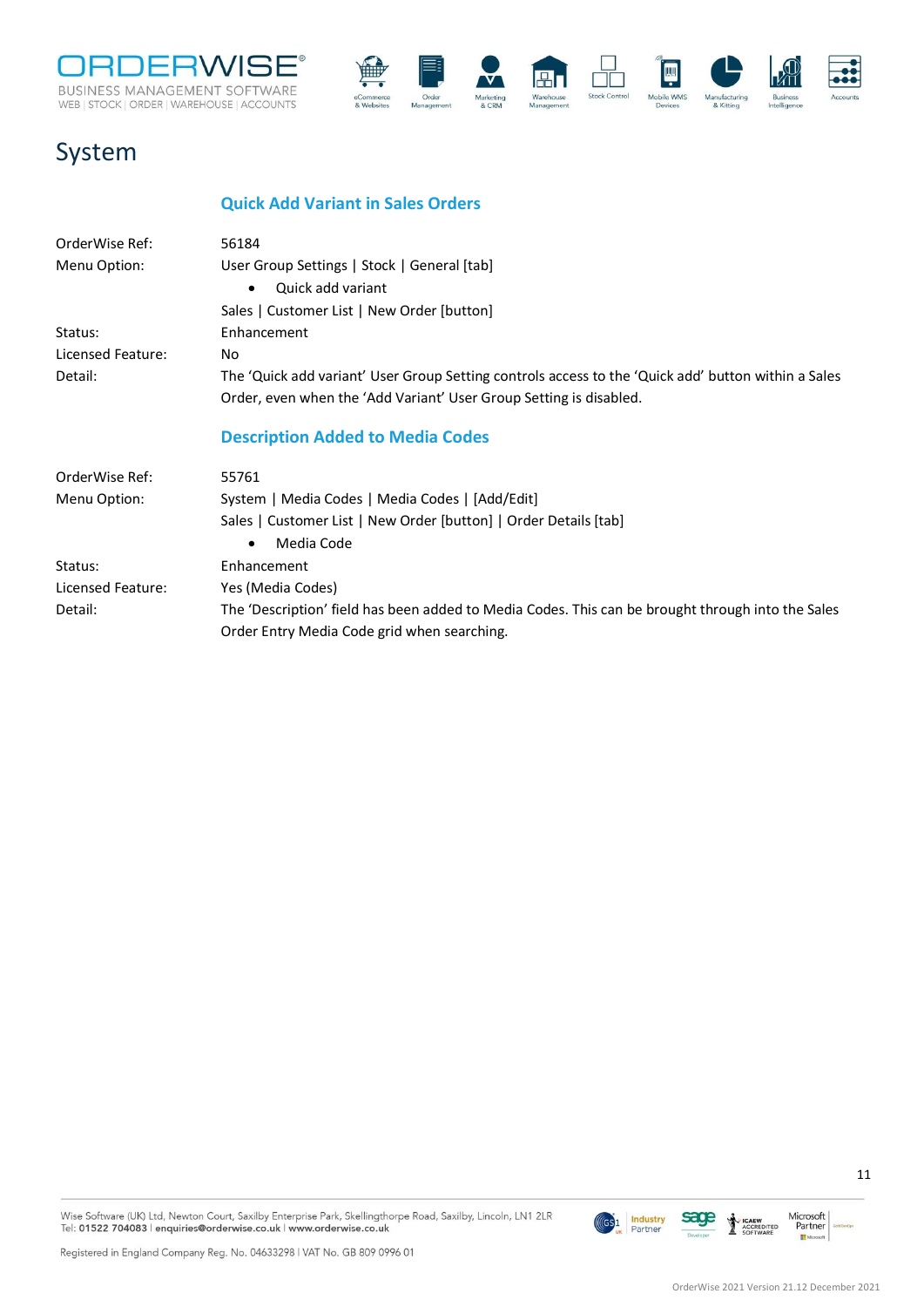



### <span id="page-11-0"></span>Help Guide Pages

#### <span id="page-11-1"></span>**The following pages have been added for this release:**

| <b>Section</b>      | Page                                                                               |
|---------------------|------------------------------------------------------------------------------------|
|                     | Courier Integration   Advanced - APC Hypaship - Direct Feed                        |
|                     | Courier Integration   Advanced - APC Hypaship - Direct Feed - Mapping              |
|                     | Courier Integration   Asendia wnGlobal API Subretailer - Direct Feed               |
| Courier Integration | Courier Integration   Asendia wnGlobal API Subretailer - Direct Feed - Mapping     |
|                     | Courier Integration   DHL   DHL Americas API - International Direct Feed           |
|                     | Courier Integration   DHL   DHL Americas API - International Direct Feed - Mapping |
|                     | Courier Integration   DHL   DHL Americas API - Domestic Direct Feed                |
|                     | Courier Integration   DHL   DHL Americas API - Domestic Direct Feed - Mapping      |
| Dashboards          | Dashboards   My Dashboard                                                          |
| Sales               | Sales   Generate Price Lists                                                       |
| System              | System   Product   Barcode Schemas                                                 |
|                     | System   Questionnaires                                                            |
| System Settings     | System Settings   Despatch   Courier Integration   Asendia                         |